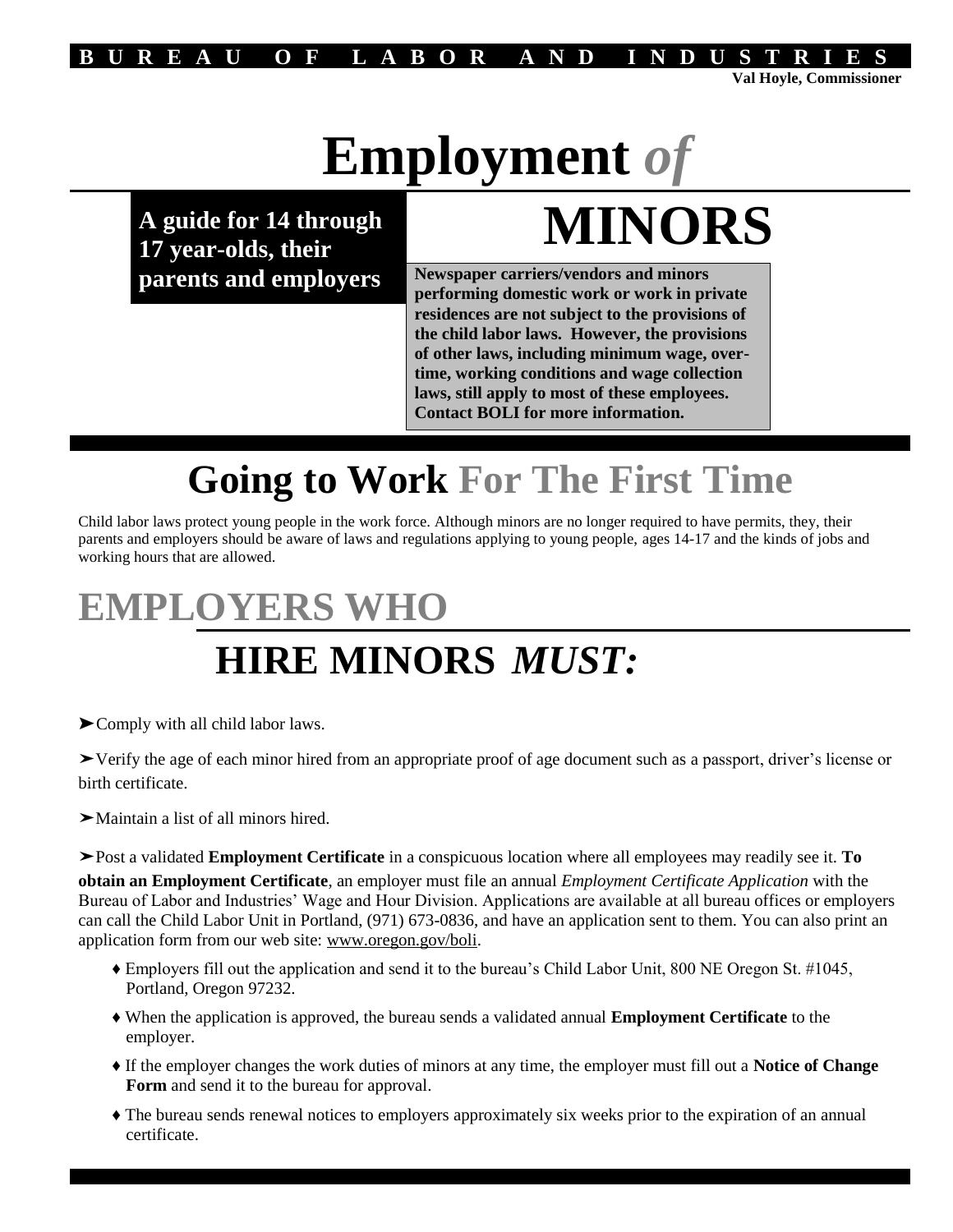### **JOBS THAT 14 AND 15 YEAR-OLD WORKERS MAY DO**

| <b>TYPES OF BUSINESSES</b>                     | THESE ARE EXAMPLES OF THE KINDS OF JOBS<br>THAT 14 AND 15 YEAR-OLDS MAY DO:                                                                                                                                                                                                                                         |
|------------------------------------------------|---------------------------------------------------------------------------------------------------------------------------------------------------------------------------------------------------------------------------------------------------------------------------------------------------------------------|
| Offices $\blacktriangleright$                  | Office work of all kinds.                                                                                                                                                                                                                                                                                           |
| Wholesale/Retail Stores and Services >         | Price marking or tagging, assembling or packing orders,<br>cashiering, selling or stock work in retail sales or service<br>establishments, bagging orders in grocery stores, clean-up work,<br>including using vacuum cleaners and floor waxers, display or<br>window trimming, work in art or advertising offices. |
| Restaurants, Hotels $\blacktriangleright$      | Food service, bussing dishes, cooking at soda fountains, lunch<br>counters or cafeteria serving counters, kitchen work including<br>the use of machines such as dishwashers, blenders, corn-<br>poppers, dumbwaiters.                                                                                               |
| Car Washes                                     | Car washing, cleaning and polishing.                                                                                                                                                                                                                                                                                |
| Service Stations                               | Service station attendant, but not using pits, racks or lifting<br>apparatus, and not inflating any tire mounted on a rim equipped<br>with removable retaining ring.                                                                                                                                                |
| Theaters, Amusement Parks                      | Ushering, sales or services in theaters, recreation areas or<br>establishments, but not operating rides.                                                                                                                                                                                                            |
| Parks, Yards                                   | Outdoor maintenance work, such as brush clearing, removing<br>litter, grounds-keeping, but not using power driven mowers or<br>cutters.                                                                                                                                                                             |
| Nursing Homes, Hospitals $\blacktriangleright$ | Assisting in patient care in hospitals or nursing homes.                                                                                                                                                                                                                                                            |
| Kennels $\blacktriangleright$                  | Pet grooming, pet care.                                                                                                                                                                                                                                                                                             |
| Farms $\blacktriangleright$                    | Agricultural work, such as picking or plant propagation, care of<br>livestock, except cattle.                                                                                                                                                                                                                       |
| Entertainment Productions                      | Acting or performing in a film or entertainment production.                                                                                                                                                                                                                                                         |
|                                                |                                                                                                                                                                                                                                                                                                                     |

### **JOBS THAT 16 AND 17 YEAR-OLD WORKERS MAY DO**

There are many more jobs that 16 and 17 year-olds may do. They are restricted only in the use of some machinery, explosives, radioactive substances, mining and logging operations. (See the list of hazardous, prohibited occupations at the end of this summary.)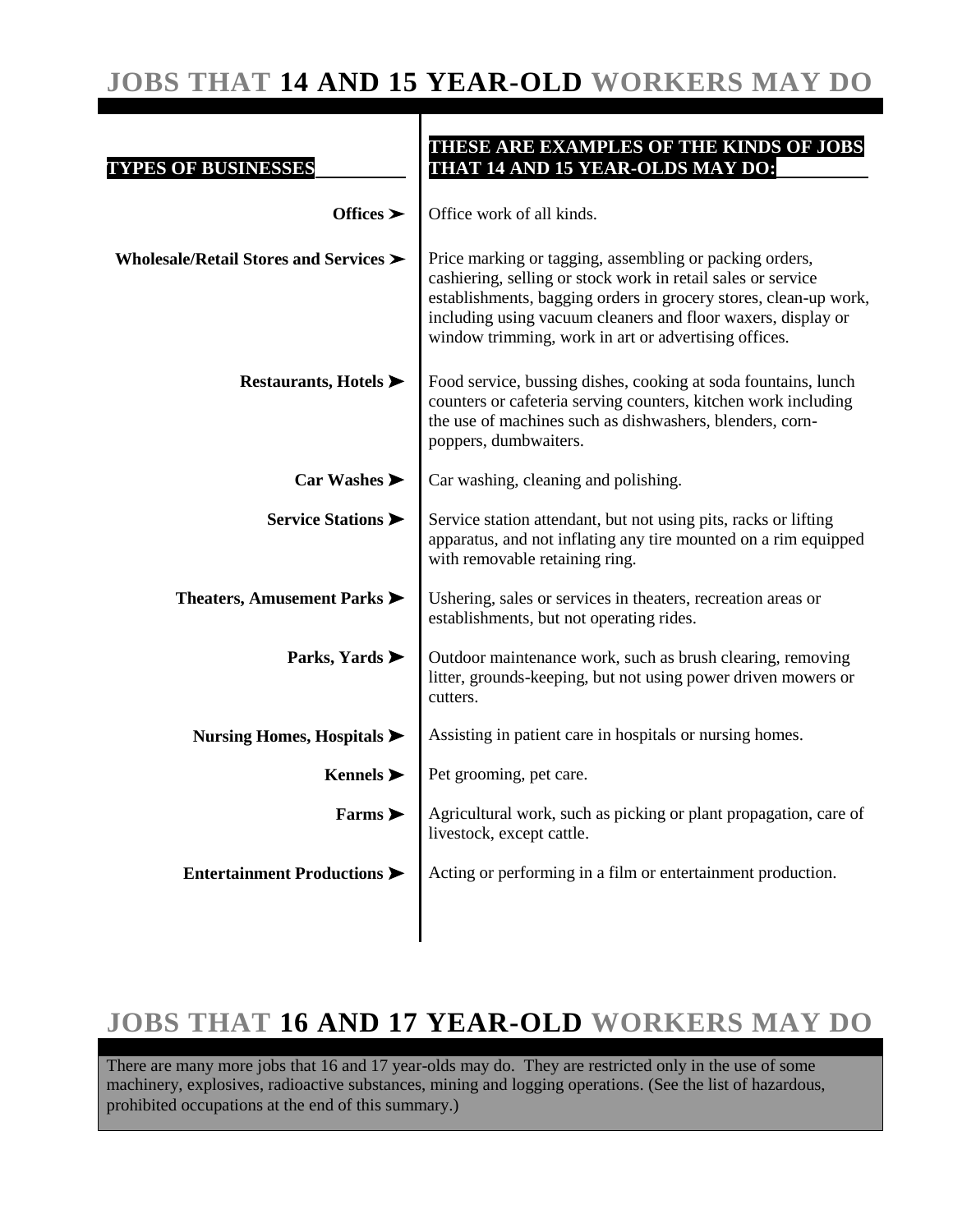#### **Working Hours**

#### **FOR 14 AND 15 YEAR-OLDS**

#### **When school is in session:**

- ➤ Three hours per day on school days,
- ➤ Eight hours per day on non-school days,
- ➤ 18 hours per week maximum,
- ➤ Only between the hours of 7 a.m. and 7 p.m. Working is not allowed during school hours.

#### **When school is not in session:**

- ► Eight hours per day,
- $\blacktriangleright$  40 hours per week maximum,
- ➤ From June 1 through Labor day: 7 a.m. to 9 p.m.

#### **FOR 16 AND 17 YEAR-OLDS**

#### **Any time of year:**

- ➤ Any hours no daily restrictions,
- ➤ 44 hours per week maximum.

#### **Working Conditions**

ALL employers operating in Oregon, including those covered under the federal Fair Labor Standards Act, must comply with state laws regulating general working conditions.

#### **Breaks (Rest Periods)**

Paid rest periods of at least 15 minutes must be provided during each 4 hours (or major portion) of work time. Certain employers are required to provide additional unpaid rest periods to employees to express milk for a child.

#### **Meal Periods**

Meal periods of not less than 30 minutes must be provided to non-exempt employees who work six or more hours in one work period.

#### **Adequate Work**

Adequate work must be provided if the employer requires the minor to report to work. Adequate work means enough work (or compensation in lieu of work) to earn at least one half of the scheduled day's earnings.

#### **Weight Lifting**

An employee may not be required to lift any weight which is too great for the individual.

#### **Paychecks**

#### **Minimum Wage**

➤ The minimum wage is \$9.10/hr. from January 1 - December 31, 2014.

► Employees must be paid the minimum wage for all hours worked, including preparation time, opening and closing times and required meetings.

➤ Employers may not use tips as credit toward minimum wages owed to any employees.

► Employers covered under the federal Fair Labor Standards Act must comply with state laws regulating payment of minimum wage and overtime.

#### **Overtime**

Non-exempt employees must be paid time and onehalf the regular rate of pay for any time worked over 40 hours a week.

#### **Paydays**

Regular paydays must be established and maintained. A pay period may not exceed 35 days.

#### **Deductions**

Employers MAY make deductions for:

➤ The fair market value of meals or lodging provided for the private benefit of the employee.

➤ Those items which are required by law or provided for in a collective bargaining agreement.

Employers MAY NOT make deductions for the cost of:

➤ uniforms or tools or their maintenance.

➤ breakage or losses.

An itemized statement of deductions made from wages must be provided with each paycheck.

#### **Uniforms**

An employer may require an employee to purchase a uniform if the employee is paid more than minimum wage and the purchase price is not more than the amount paid above the minimum wage paid for ONE PAY PERIOD.

If an employee is required to wear a uniform and is being paid minimum wage, the employer must reimburse the employee for cleaning the uniform if dry cleaning is required.

#### **Final Paychecks**

If an employee is fired, all wages earned are due no later than the end of the first business day after discharge. If an employee quits with 48 hours notice, wages are due the last working day (excluding Saturdays, Sundays and holidays). If an employee quits without 48 hours notice, wages are due in five days (excluding Saturdays, Sundays and holidays) or on the next payday, whichever occurs first.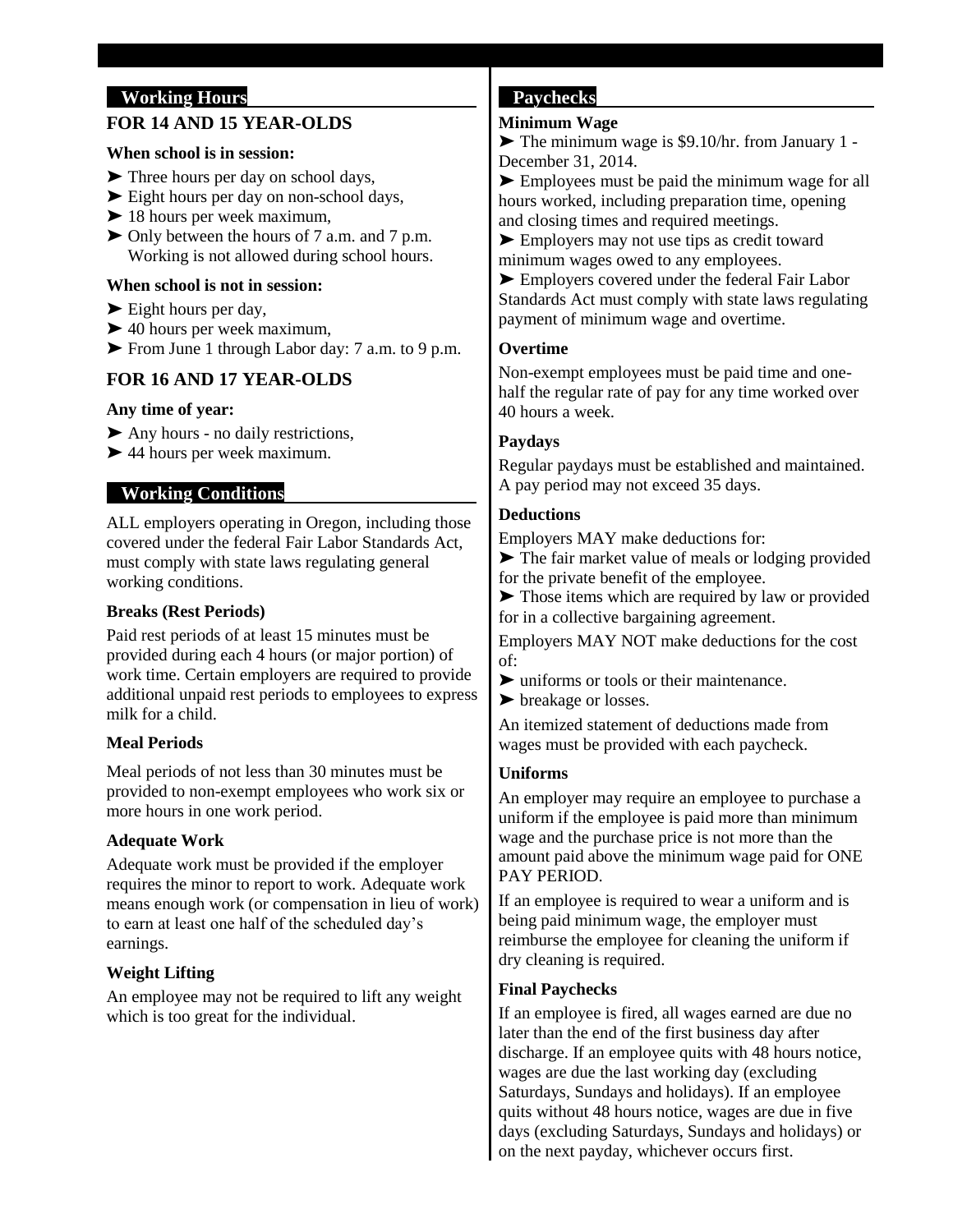#### **Agricultural Employment**

#### **Who May Work**

Minors who are 12 years old may work on a farm. Minors who are 9 years old may work on a small farm which is operated under state regulations. Employers must obtain an employment permit to employ minors under the age of 14.

#### **Power Driven Machinery**

➤ A certificate of training for a completed program in tractor and farm machinery operation (4-H or vocational agriculture) is required to operate, to assist in operating, or to ride in or on power driven farm machinery.

➤All employers, except as noted below, are required to submit an annual employment certificate application to the Wage and Hour Division.

➤A minor may operate farm machinery at any age without an annual employment certificate if employed by the minor's father, mother, grandmother, grandfather, brother, sister, uncle or aunt, OR if living on a farm during summer vacation and the minor's parent or guardian has made a written agreement covering the operation of machinery and filed a copy of the agreement with the Bureau of Labor and Industries.

#### **Agricultural Minimum Wage**

If paid on a piece-rate basis, minors must be paid the same piece rate as adult workers. Piece-rate pay must equal the minimum wage for the hours worked. Work on a small farm, however, may not be subject to the minimum wage law. For detailed information on minimum wage in agriculture, contact the nearest Bureau of Labor and Industries office.

There is no requirement to pay overtime to agricultural employees.

#### **Hours in Agriculture**

There are special rules concerning the hours of work that apply to minors working in agriculture. These rules are available from the nearest Bureau of Labor and Industries office.

#### **Entertainment Productions**

Employers engaged in entertainment productions involving minors may register with the Bureau of Labor and Industries in lieu of an annual employment certificate.

Minors of any age, except babies under 15 days old, may work in films, television productions, stage entertainment or other kinds of entertainment productions.

An annual employment certificate is not needed for a job of short duration (five days or less), provided the employer has registered with the Bureau of Labor and Industries.

In all entertainment production employment that is for a longer period of time, employers are required to complete an annual employment certificate application for minors 14-17 years of age, and special permits for minors under the age of 14 to the Bureau of Labor and Industries.

#### **Canneries**

Minors employed in canneries may not work longer than 10 hours in any one day unless the employer has been issued an emergency overtime permit by the Bureau of Labor and Industries.

#### **Door-to-Door Sales**

Minors who are at least 16 years old may work as salespersons selling products in residential areas doorto-door. The employer must be registered with the bureau and give each minor a Bureau of Labor and Industries identification card to carry and show to customers.

Door-to-door sales work is not subject to minimum wage law.

#### **Youth Camps**

Non-profit youth camps are not subject to the minimum wage or overtime laws. There are no restrictions on the hours minors 16 and over may work in youth camps. Minors under 16 may not work more than eight (8) hours per day, 40 hours per week, or before 6 a.m. or later than 10 p.m.



www.oregon.gov/boli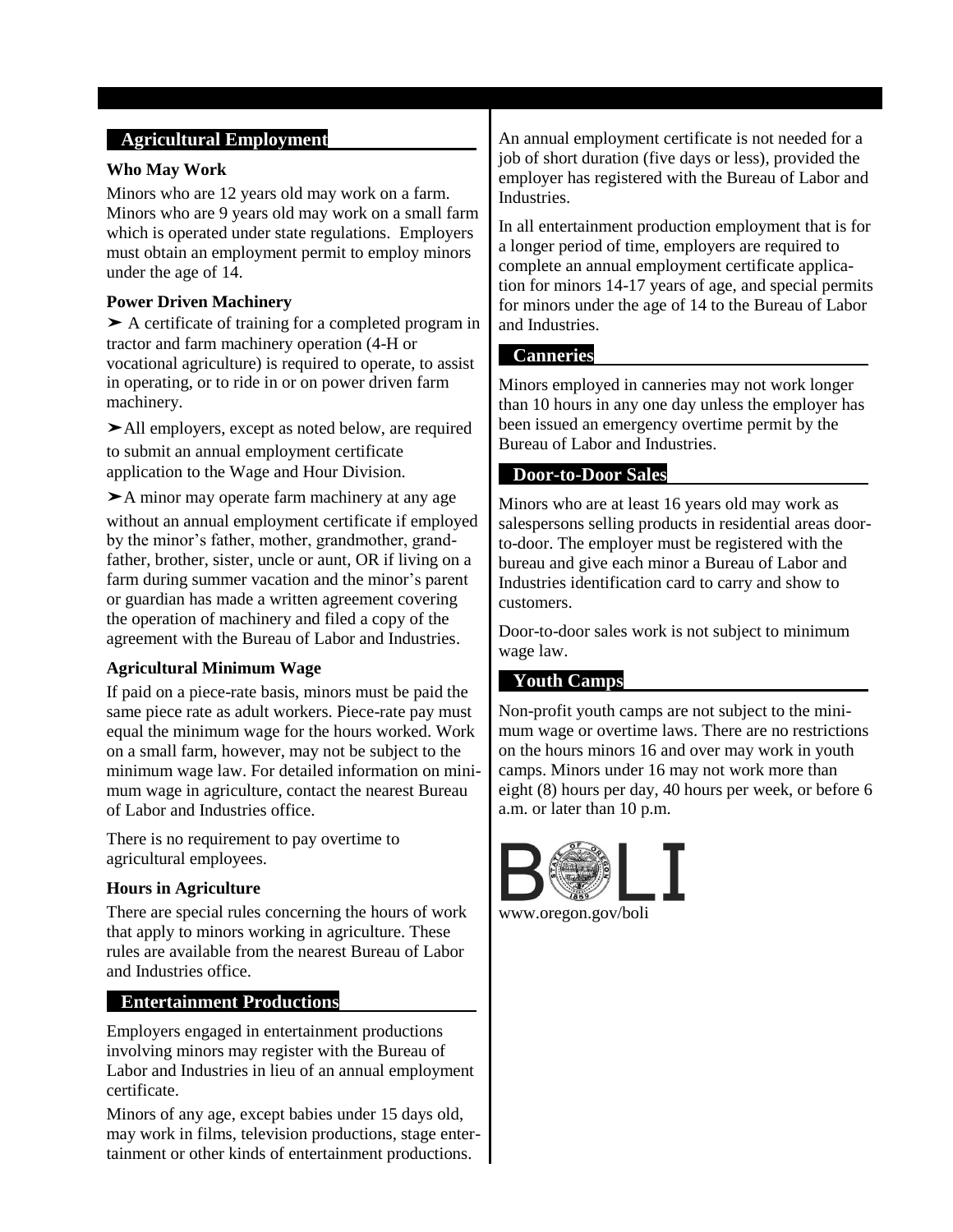#### **1. Occupations Involving Explosives**

All occupations in or about plants or establishments manufacturing or storing explosives or articles containing explosive components. (State law further prohibits the employment of minors in occupations where explosives are used.)

#### **2. Motor Vehicle Occupations**

All motor vehicle occupations, including driving and outside helper (riding outside the cab for the purpose of assisting in the transportation of goods). Seventeen yearolds may drive under certain circumstances.

#### **3. Coal Mine Occupations**

All coal mining occupations performed under ground, in an open pit, or on the surface of a coal mining plant for the purpose of extracting, grading, cleaning or handling coal.

#### **4. Forest Fire Fighting and Fire Prevention, Timber Tract Management, Forestry Services, Logging and Saw Mill Occupations**

All occupations in forest firefighting and forest fire prevention occupations; all logging operations or occupations in the operation of any sawmill, lath mill, shingle mill, or cooperage stock mill.

#### **5. Power Driven Woodworking Machine Occupations**

Woodworking occupations involving the use or maintenance of power driven woodworking machines for cutting, shaping, forming, surfacing, nailing, stapling, wire stitching, fastening or assembling, pressing or printing of wood or veneer; including battery-powered, hand-held drills and sanders.

#### **6. Occupations Involving Exposure to Radioactive Substances**

Occupations involving exposure to radioactive substances and to ionizing radiations.

#### **7. Power Driven Hoisting Apparatus Occupations**

Occupations involving the operation of power driven hoisting apparatus or assisting in the operation of hoisting apparatus, such as:

- ➤elevators ➤cranes ➤ derricks  $\triangleright$  hoists  $\triangleright$  fork-lifts  $\triangleright$  high-lift trucks
- $\blacktriangleright$  man-lifts  $\blacktriangleright$  freight elevators

#### **8. Power Driven Metal Working Machine Occupations**

The occupations of operator of or helper on power driven metal forming, punching and shearing machines.

This ORDER DOES NOT APPLY TO a very large group of metal working machines known as machine tools, which have one or more tool- or work-holding device, such as:

- ➤milling function machines ➤lathes ➤drill presses
- ➤planing function machines ➤borers ➤reamers
	-
- ➤grinding function machines ➤drills ➤honers

as well as a number of other machine tools that may be used by 16 and 17 year-old minors.

#### **9. Occupations in Mining, Other Than Coal**

Occupations in or on the surface of underground mines or quarries.

#### **10. Occupations in Slaughtering or Meat Processing**

Occupations involving slaughtering, meat packing or processing, or rendering, including but not limited to, the use, repair or cleaning of the following machines: meat patty forming machines, meat slicing machines, meat and bone cutting saws, knives and grinding, mixing, chopping machines.

#### **11. Power Driven Bakery Machine Occupations**

The occupations of operating, assisting to operate, repairing or cleaning of dough mixers, batter mixers, bread dividing, rounding or molding machines, dough brake, dough sheeters, bread slicing and wrapping machines, cake cutting band saws and setting up or adjusting cookie or cracker machines. Other bakery machines may be used by 16 and 17 year-old minors.

#### **12. Power Driven Paper Products Machine Occupations**

The occupations of operating or assisting to operate paper products machines including, but not limited to: arm type wire stitchers or staplers, cover cutters, circular or band saws, guillotine paper cutters, platen die cutting presses, platen printing presses and punch presses.

Many paper products machines MAY BE USED by 16 and 17 year-old minors, including but not limited to:

- ➤bag making and box making machines
- ➤gluing, gumming and folding machines
- ➤rotary printing presses

#### **13. Brick and Tile Manufacturing Occupations**

All work in or about establishments in which clay construction products or silica brick or silica refractory products are manufactured, except work in offices, storage, shipping and drying departments.

#### **14. Operation of Power Saws and Shears Occupations**

All occupations of operator or helper setting up, repairing or cleaning circular saws, band saws or guillotine shears.

#### **15. Occupations in Wrecking, Demolition and Ship Breaking Operations**

All occupations in wrecking, demolition and ship breaking.

#### **16. Occupations in roofing Operations**

All roofing operations.

#### **17. Occupations in Excavation Operations**

Excavating, working in or backfilling trenches exceeding four feet in depth. Excavating for buildings or working in such excavations. Working in tunnels or shafts prior to the completion of all driving, sinking and shoring operations.

#### **18. Messenger Service Occupations**

All delivery of messages or goods between the hours of 10:00 p.m. and 5:00 a.m.

**For a complete listing of prohibited machines, see "Child Labor Bulletin No. 101" available from the United States Department**  of Labor, Wage and Hour Division in Portland, (503) 326-3057, or http://www.dol.gov/whd/regs/compliance/childlabor101.pd